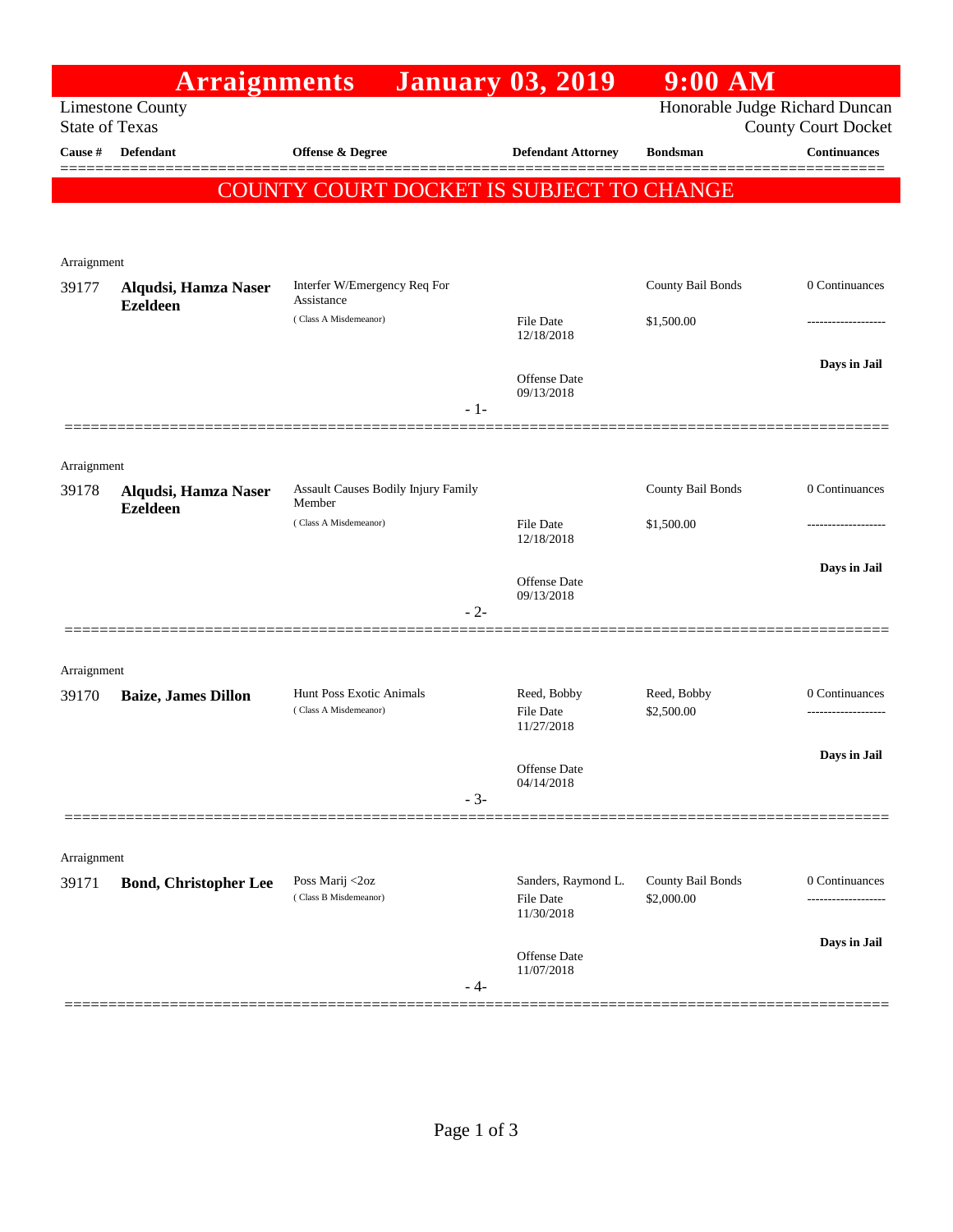|                       |                                         | <b>Arraignments</b>                                          | <b>January 03, 2019</b>        | $9:00$ AM            |                     |
|-----------------------|-----------------------------------------|--------------------------------------------------------------|--------------------------------|----------------------|---------------------|
| <b>State of Texas</b> | <b>Limestone County</b>                 | Honorable Judge Richard Duncan<br><b>County Court Docket</b> |                                |                      |                     |
| Cause #               | Defendant                               | <b>Offense &amp; Degree</b>                                  | <b>Defendant Attorney</b>      | <b>Bondsman</b>      | <b>Continuances</b> |
|                       |                                         | COUNTY COURT DOCKET IS SUBJECT TO CHANGE                     |                                |                      |                     |
|                       |                                         |                                                              |                                |                      |                     |
|                       |                                         |                                                              |                                |                      |                     |
| Arraignment<br>39174  | <b>Kramer</b> , Chance                  | Hunt Poss Exotic Animals                                     |                                | County Bail Bonds    | 0 Continuances      |
|                       | <b>Michael</b>                          | (Class A Misdemeanor)                                        | File Date                      | \$3,000.00           |                     |
|                       |                                         |                                                              | 12/03/2018                     |                      |                     |
|                       |                                         |                                                              | Offense Date                   |                      | Days in Jail        |
|                       |                                         | $-5-$                                                        | 04/14/2018                     |                      |                     |
|                       |                                         |                                                              |                                |                      |                     |
| Arraignment           |                                         |                                                              |                                |                      |                     |
| 39179                 | Kutscherousky,                          | Driving While Intoxicated                                    | Reed, Justin                   | Reed, Justin         | 0 Continuances      |
|                       | <b>Jordyn James</b>                     | (Class B Misdemeanor)                                        | File Date                      | \$2,500.00           |                     |
|                       |                                         |                                                              | 12/18/2018                     |                      | Days in Jail        |
|                       |                                         |                                                              | Offense Date<br>07/05/2018     |                      |                     |
|                       |                                         | $-6-$                                                        |                                |                      |                     |
|                       |                                         |                                                              |                                |                      |                     |
| Arraignment<br>39168  |                                         | Assault Causes Bodily Injury Family                          | Moore, David E.                | County Bail Bonds    | 0 Continuances      |
|                       | <b>Medlock, Stacy</b><br><b>Garnett</b> | Member                                                       |                                |                      |                     |
|                       |                                         | (Class A Misdemeanor)                                        | <b>File Date</b><br>11/26/2018 | \$3,000.00           | .                   |
|                       |                                         |                                                              | Offense Date                   |                      | Days in Jail        |
|                       |                                         | $-7-$                                                        | 10/11/2018                     |                      |                     |
|                       |                                         |                                                              |                                |                      |                     |
| Arraignment           |                                         |                                                              |                                |                      |                     |
| 39115                 | Polk, Eva                               | Theft Prop $>=\$100<\$750$<br>(Class B Misdemeanor)          |                                | T Chapman Bail Bonds | 0 Continuances      |
|                       |                                         |                                                              | <b>File Date</b><br>10/17/2018 | \$1,000.00           |                     |
|                       |                                         |                                                              | Offense Date                   |                      | Days in Jail        |
|                       |                                         | $-8-$                                                        | 04/06/2018                     |                      |                     |
|                       |                                         |                                                              |                                |                      |                     |